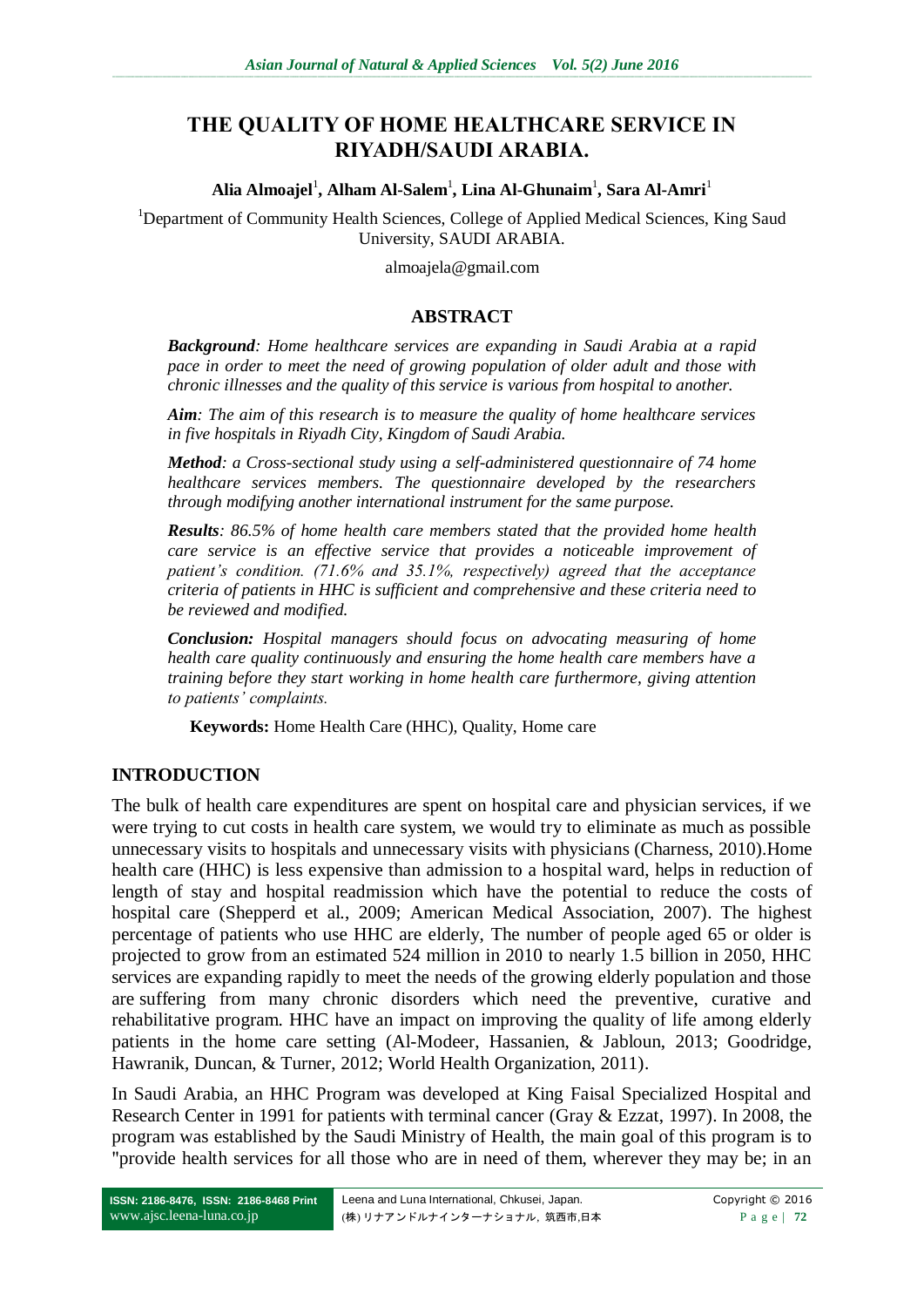endeavour to alleviate the suffering of waiting in hospitals or moving to get the service". HHC services are provided according to the international standards and within the framework of Islamic values and traditions of the society (Saudi Ministry of Health, 2011).

The quality of health care provided in the home plays a major role in patient's life to restore or maintain his physical and mental functions (Hughes, 2008). Therefore, the research purpose was to study the quality of home health care service and how far the service reaches in Riyadh city, Kingdom of Saudi Arabia. However, other HHC researchers focused on patients and their satisfaction with the provided service, this research concerned with health care team of the service.

# **BACKGROUND**

 HHC is a wide range of health care services that can be given in patient's home for an illness or injury, usually less expensive, more convenient, than and just as effective as care patient gets in a hospital or skilled nursing facility. Home health services include wound care for pressure sores or a surgical wound, patient and caregiver education, intravenous or nutrition therapy, injections, and monitoring serious illness and unstable health status (Medicare, n.d.). HHC should not be confused with home care. HHC is more medically oriented toward helping patients recover from injuries while, home care usually includes housekeeping services like cooking and cleaning and helping patient with daily activities (Griffin, 2009).

HHC Provides health care to patients in their homes and enhance their sense of security and confidence without having to be in the hospital after the stability of their condition, protect them from hospital acquired infections, decrease the readmission of elderly patients and those with chronic disease and has a contribution to the dissemination of health awareness and health instructions for the patient and his family through the medical team during the service (Ellenbecker, Samia, Cushman, & Alster, 2008). In Saudi Arabia, the acceptance criteria for patients to be in HHC services are referred from the physician in the hospital, their home should be located in a coverage area 50 km from the hospital, stable medical condition, approval of homeowner, appropriate home environment, and availability of caregiver (Saudi Ministry of Health, 2011).

The term quality of the care is reflecting six properties which are; healthcare must be safe this means to do no harm, effective by providing care processes and achieving outcomes as supported by scientific evidence, efficient by reducing health care resources used, patientcentered to meeting patients' needs and preferences and providing education and support, timely by delivering needed care, and equitable (Institute of Medicine, 2011). HHC has several unique attributes related to the home environment that make it complex to evaluate the provided services for example, availability of transportation, availability of communications technology, and the presence of a willing and able caregiver (P W Shaughnessy et al., 1994).

# **METHODS**

This study is descriptive using Cross-sectional approach aimed to measure the quality of home health care services provided by the following hospitals in Riyadh City, Kingdom of Saudi Arabia; King Faisal Specialist Hospital and Research Center (KFSH-RS), King Fahad Medical City (KFMC), King Abdulaziz Medical City (KAMC), King Saud Medical City (KSMC) and King Salman Hospital (KSH). A self-reporting questionnaire was administered to 74 HHC team. It was developed by the researchers through modifying another international instrument for the same purpose, which is 2007 National Home Health Aide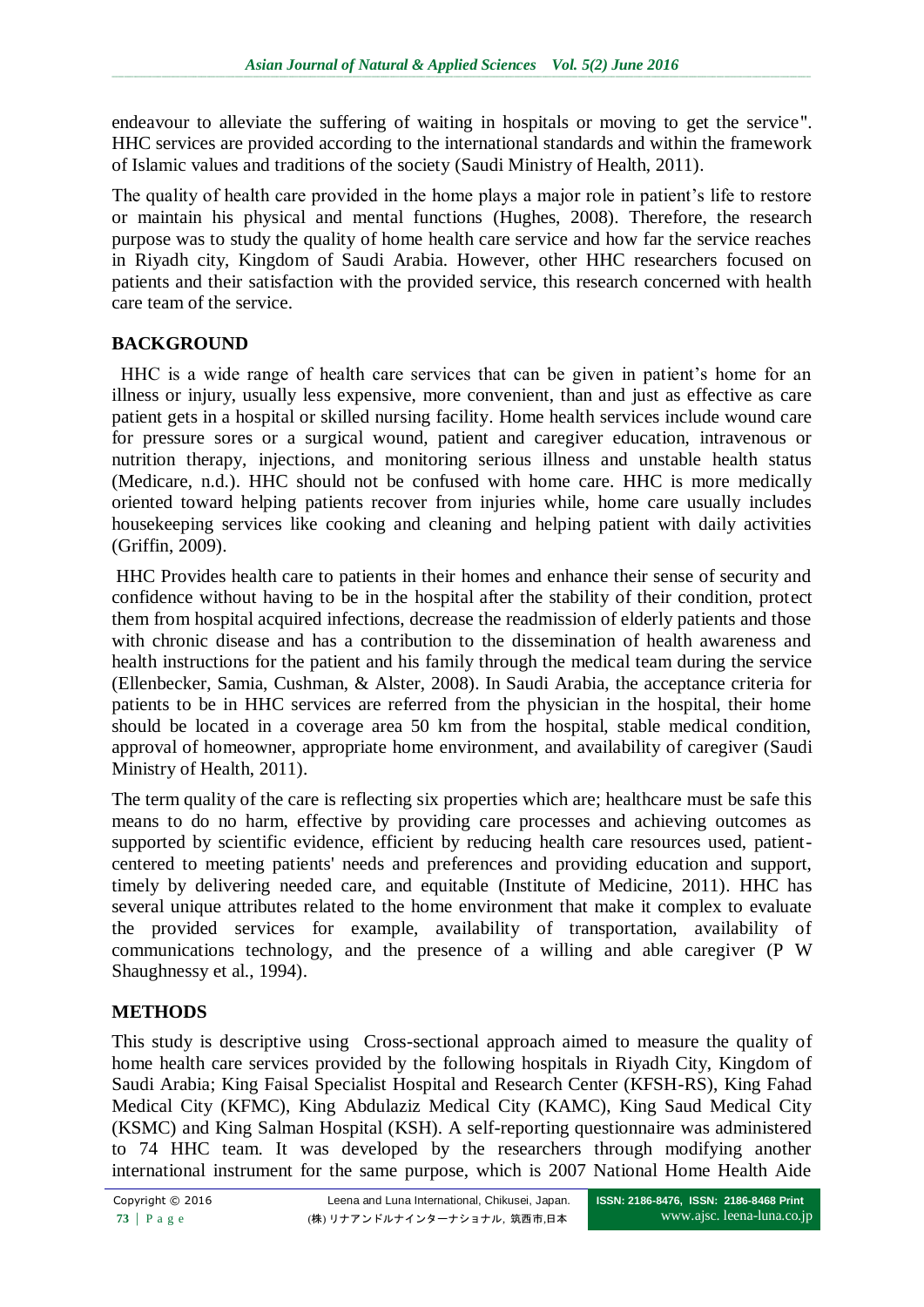Survey Questionnaire (Centers for Disease Control and Prevention, 2015). The research instrument was concerned to study the following questions; demographic, characteristics of HHC visits and questions about eleven HHC quality dimensions (HHC members' satisfaction and their perception of patients and their institutions satisfaction, training, knowledge, continuity, access, complaints, working hours, respect, incentives, standards and effectiveness).

The validity of the instruments was measured through experts' opinions from different sectors. The researchers used SPSS to analyze the data by calculating frequencies. Ethical approval for the study was given by IRB and ethics committee of the college of Applied Medical Sciences at King Saud University, Riyadh, Saudi Arabia.

## **RESULTS**

The demographic distribution of the sample (Table 1) showed that the total number of the study sample was (74) HHC member, (46 %) were nurses, (56.8%) hold Bachelor degree, (59.5%) were elected by hospital manager to be a member of HHC team and (14.9%) were joined the team voluntarily.

|                                              | <b>HHC</b> members |      |  |  |
|----------------------------------------------|--------------------|------|--|--|
|                                              | $N=74$             | $\%$ |  |  |
| Gander                                       |                    |      |  |  |
| Male                                         | 30                 | 40.5 |  |  |
| Female                                       | 43                 | 59.5 |  |  |
| Job title                                    |                    |      |  |  |
| Doctor                                       | 5                  | 6.8  |  |  |
| <b>Nurse</b>                                 | 34                 | 46   |  |  |
| Specialist                                   | 16                 | 21.5 |  |  |
| Interpreter                                  | 9                  | 12.2 |  |  |
| other                                        | 10                 | 13.5 |  |  |
| <b>Educational degree</b>                    |                    |      |  |  |
| Secondary                                    | $\mathbf{1}$       | 1.4  |  |  |
| Diploma                                      | 21                 | 28.4 |  |  |
| <b>Bachelor</b>                              | 42                 | 56.8 |  |  |
| Master                                       | 6                  | 8    |  |  |
| Doctorate                                    | $\overline{2}$     | 2.7  |  |  |
| Other                                        | $\overline{2}$     | 2.7  |  |  |
| How did you elected to work in HHC services? |                    |      |  |  |
| Voluntary                                    | 11                 | 14.9 |  |  |
| Elected by co-worker                         | 5                  | 6.7  |  |  |
| Elected by hospital manager                  | 44                 | 59.5 |  |  |
| Others                                       | 14                 | 18.9 |  |  |

**Table 1. Demographic distribution of the sample.**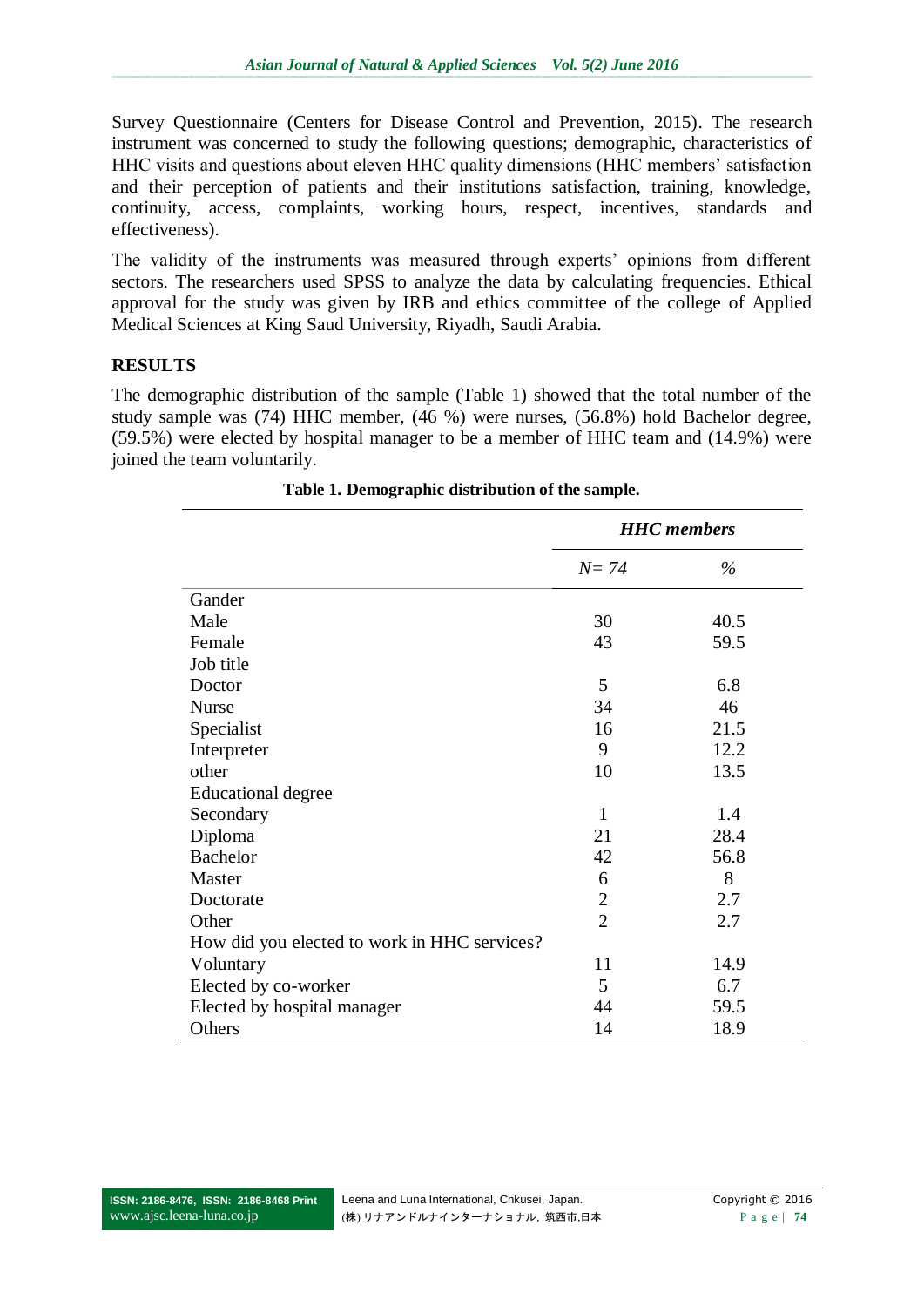Table 2 summarizes some characteristics of the HHC team and their visits, (60.8%) stated that their team were more than ten persons, (48.8%) said that they visited more than six patients daily, (59.5%) HHC members missed some visits and the means of transportation to patients' homes were large private car with driver (47.2%).

|                                                                               | $\boldsymbol{N}$ | $\%$             |
|-------------------------------------------------------------------------------|------------------|------------------|
| How many members in HHC team?                                                 |                  |                  |
| $1-3$ person                                                                  | 14               | 18.9             |
| 4-6 persons                                                                   | 11               | 14.9             |
| 7-10 persons                                                                  | $\overline{4}$   | 5.4              |
| More than 10 persons                                                          | 45               | 60.8             |
| How many patients did you visit per day?                                      |                  |                  |
| 1-2 patients                                                                  | $\overline{0}$   | $\boldsymbol{0}$ |
| 3-4 patients                                                                  | 8                | 10.8             |
| 5-6 patients                                                                  | 30               | 40.5             |
| More than 6 patients                                                          | 36               | 48.6             |
| Did you miss any of patients visit?                                           |                  |                  |
| Yes                                                                           | 44               | 59.5             |
| N <sub>o</sub>                                                                | 30               | 40.5             |
| What do you think the reason of missing visits?                               |                  |                  |
| Poor in organization                                                          | 6                | 8.1              |
| There is no integrated team                                                   | 11               | 14.9             |
| Lack of transportation                                                        | 17               | 22.9             |
| Busy medical team                                                             | 6                | 8.1              |
| Others                                                                        | 34               | 46               |
| What is the average of visiting home HHC patients?                            |                  |                  |
| One or two visits monthly                                                     | 8                | 10.8             |
| three or more than three visits monthly                                       | $\overline{7}$   | 9.4              |
| Depending on patient situation                                                | 59               | 79.8             |
| Usually, what is the time of HHC visiting?                                    |                  |                  |
| Morning                                                                       | 54               | 73               |
| More than one time                                                            | 20               | 27               |
| What kind of transportation are provided by the hospital to<br>serve the HHC? |                  |                  |
| There is no special transportation services                                   | 5                | 6.7              |
| Normal car with driver                                                        | 31               | 41.9             |
| Large private car with driver                                                 | 35               | 47.2             |
| Integrated ambulance                                                          | 3                | 4.2              |
| Does your hospital has accreditation for HHC from the                         |                  |                  |
| international organization?                                                   |                  |                  |
| Yes                                                                           | 55               | 74.3             |
| N <sub>o</sub>                                                                | 11               | 14.9             |
| Don't know                                                                    | 8                | 10.8             |

**Table 2**. Characteristics of HHC team and visits

Table 3 summarizes the results of Likert scale questions about eleven dimensions of home health care service quality. Regarding HHC members' satisfactionand their continuity in their work; (93.2 %) were satisfied to be one of HHC team, (75.7% and 77 %, respectively) agreed that their patients and their families were satisfied with the services, (82.4%) were willing to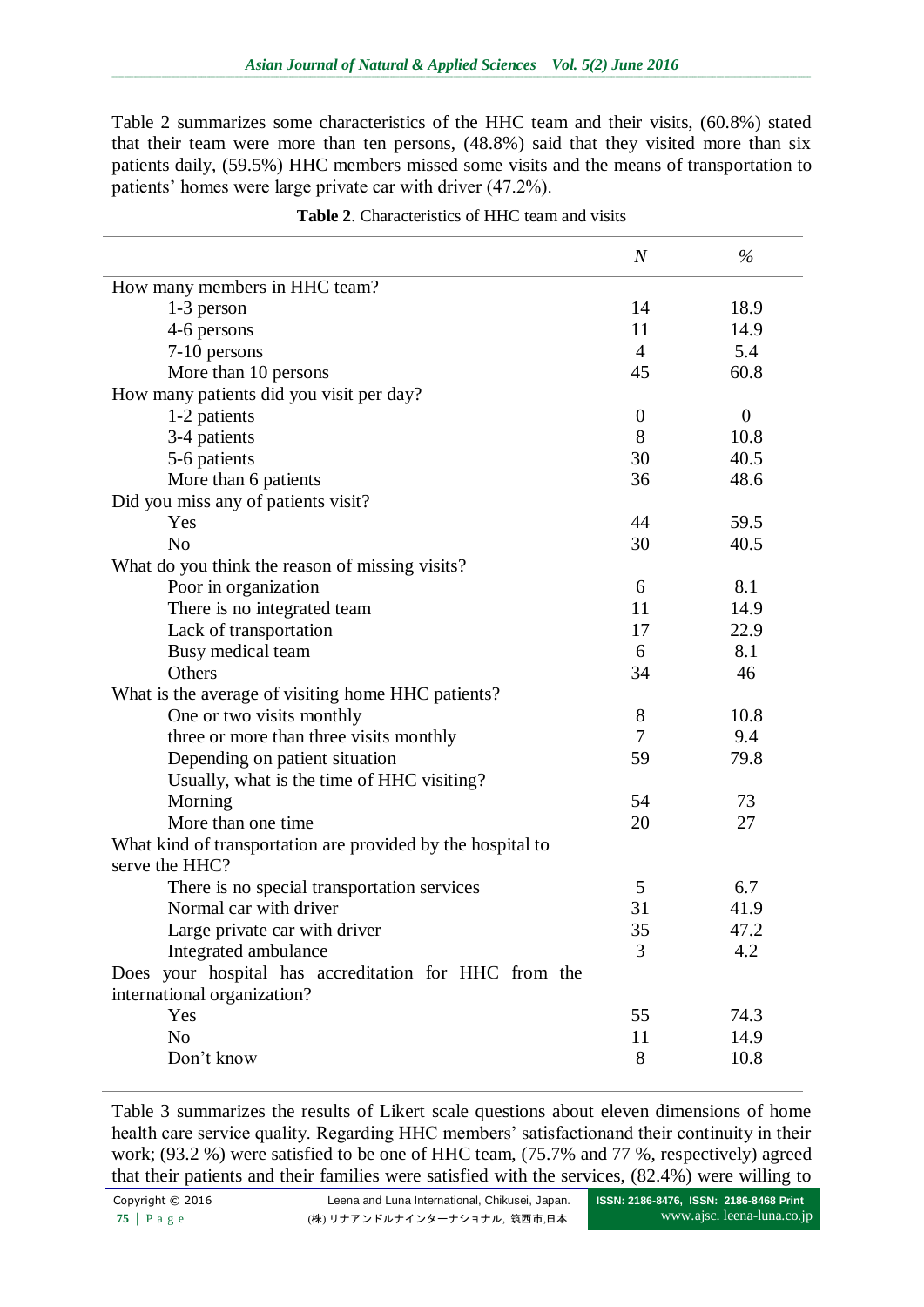keep working as a member of the HHC team. for their Knowledge and training; (93.2%) were aware of the acceptance criteria for patients to have HHC services and (70.2%) were trained before starting their work with HHC team. Regarding the standards and effectiveness of HHC services; (71.6% and 35.1%, respectively) agreed that the acceptance criteria of the patients in HHC is sufficient and comprehensive, these criteria need to be reviewed and modified, and (86.5%) noticed improvement of their patients' conditions as a result of the HHC services provided to them. Regarding patients' complaints; (44.6% and 18.9%, respectively) agreed that patients were complaining of a limited number of visits and their short duration, however (63.5%) agreed that patients respect them.

|                                                                                                                    | Agree            |               | Neutral        |               |                | Disagree       |
|--------------------------------------------------------------------------------------------------------------------|------------------|---------------|----------------|---------------|----------------|----------------|
|                                                                                                                    | $\boldsymbol{N}$ | $\frac{6}{6}$ | $\overline{N}$ | $\frac{6}{6}$ | $\overline{N}$ | $\%$           |
| 1. Satisfaction:                                                                                                   |                  |               |                |               |                |                |
| I'm satisfied to be one of HHC members.                                                                            | 69               | 93.2          | 4              | 5.4           | $\mathbf{1}$   | 1.4            |
| My family and my friend are satisfied to be one<br>of the HHC.                                                     | 53               | 71.6          | 13             | 17.5          | 8              | 10.8           |
| Patients are satisfied with the healthcare service<br>that is provided to them.                                    | 56               | 75.7          | 12             | 16.2          | 6              | 8.1            |
| Patient's family is satisfied with the patient<br>home healthcare service that is provided to their<br>patient.    | 57               | 77            | 12             | 16.2          | 5              | 6.8            |
| The Healthcare institution that I worked with is<br>satisfied for being one of the members of the<br>HHC team.     | 55               | 74.3          | 13             | 17.5          | 6              | 8.1            |
| 2. Training:                                                                                                       |                  |               |                |               |                |                |
| I'm primary member in HHC.                                                                                         | 67               | 90.5          | $\overline{4}$ | 5.4           | 3              | 4.1            |
| I'm a collaborator Member in HHC team.                                                                             | 63               | 85.1          | 11             | 14.9          | $\overline{0}$ | $\overline{0}$ |
| I have been training before I started to work in<br>$\qquad \qquad \blacksquare$<br><b>HHC</b>                     | 52               | 70.2          | 9              | 12.2          | 13             | 17.5           |
| 3. Knowledge:                                                                                                      |                  |               |                |               |                |                |
| The home healthcare service allows me to<br>visualize the patient's life.                                          | 65               | 84.8          | 7              | 9.5           | $\overline{2}$ | 2.7            |
| I know very well what the acceptance criteria<br>are for a patient in the home healthcare service.                 | 69               | 93.2          | $\overline{4}$ | 5.4           | $\mathbf{1}$   | 1.4            |
| 4. Continuity:                                                                                                     |                  |               |                |               |                |                |
| Financial benefits offered is a one of the main<br>reasons to continue working in HHC team                         | 15               | 20.3          | 17             | 23            | 42             | 56.7           |
| I want to keep working as a member of the<br>home healthcare team.                                                 | 61               | 82.4          | 12             | 16.2          | 1              | 1.4            |
| The nature of work in the home health care<br>service is one of the main reasons<br>for<br>continuing work in HHC. | 52               | 70.2          | 19             | 25.7          | 3              | 4.1            |

**Table 3**. Likert scale about home healthcare quality dimensions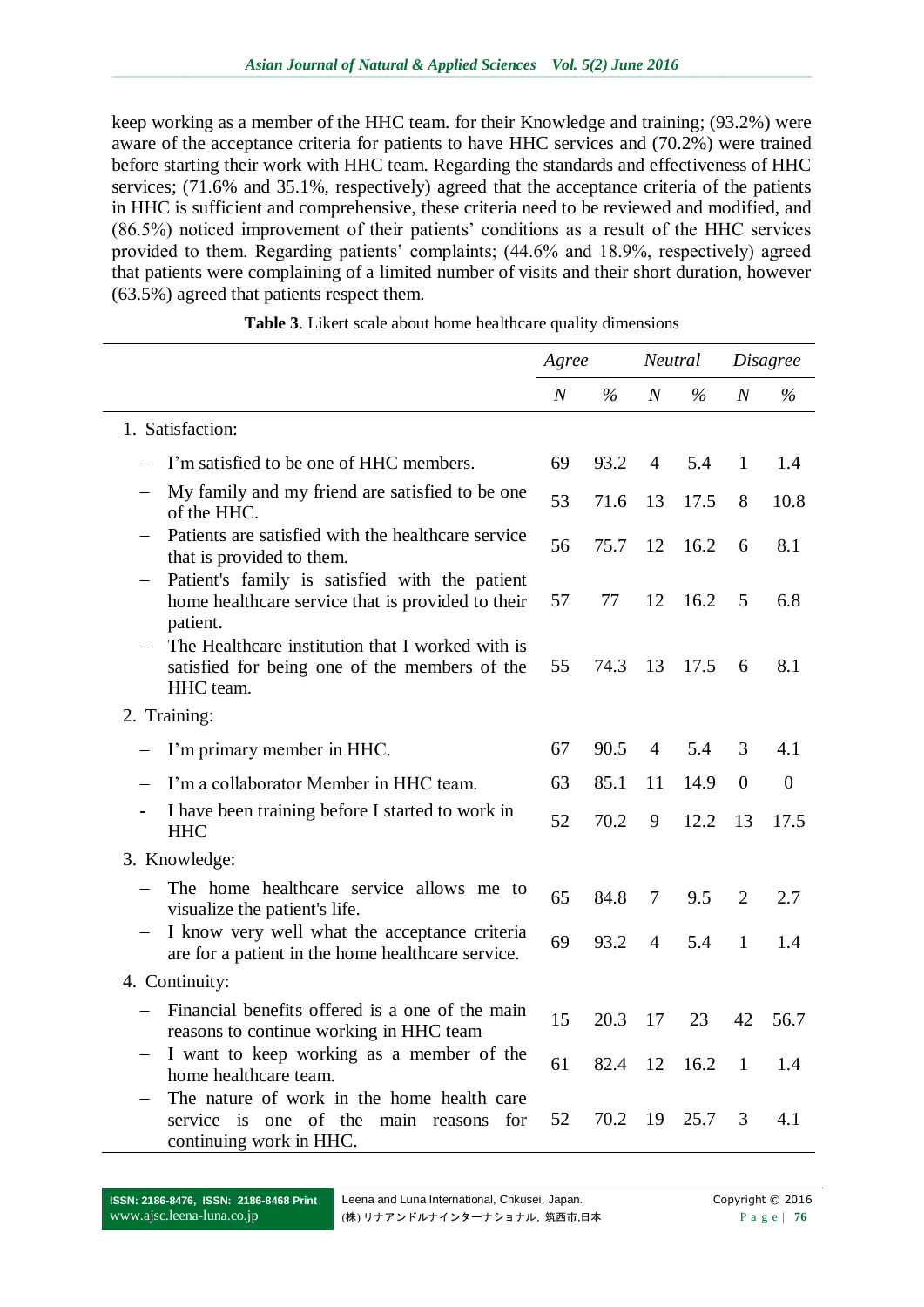|                          | A few hours of work is one of the main reasons<br>for continuing working in HHC.                                                               | 12 | 16.2 | 9  | 12.2           | 53 | 71.6 |  |
|--------------------------|------------------------------------------------------------------------------------------------------------------------------------------------|----|------|----|----------------|----|------|--|
|                          | It is Easy to treat patients in their home, and<br>this is one of the main reasons for continuing<br>my work in home health care service team. | 51 | 68.9 | 13 | 17.5           | 10 | 13.5 |  |
|                          | Ease of working with an integrated medical<br>team is one of the main reasons for continuing<br>working in HHC.                                | 41 | 55.4 |    | 16 21.6        | 17 | 23   |  |
| 5. Access:               |                                                                                                                                                |    |      |    |                |    |      |  |
|                          | The medical monitoring service application<br>(Tele-monitoring)<br>in<br>the<br>home<br>remotely<br>healthcare service.                        | 32 | 43.2 | 20 | 27             | 22 | 29.7 |  |
|                          | 6. Complaints:                                                                                                                                 |    |      |    |                |    |      |  |
|                          | Home health care service tiring and needs a<br>great effort.                                                                                   | 44 | 59.5 | 13 | 17.5           | 17 | 23   |  |
|                          | The Disadvantage of home healthcare service is<br>poor coordination between visits.                                                            | 18 | 24.3 | 27 | 36.5           | 29 | 39.1 |  |
| $\qquad \qquad -$        | Patients Complain about the limited number of<br>visits by the home healthcare team.                                                           | 33 | 44.6 | 19 | 25.8           | 22 | 29.7 |  |
|                          | Patients Complain about the short duration visit<br>of thehome healthcare team.                                                                | 14 | 18.9 | 22 | 29.7           | 38 | 51.4 |  |
| $\equiv$                 | There are no complaints from patients about the<br>service provided to them through the home<br>healthcare visits.                             | 14 | 18.9 | 34 | 45.9           | 26 | 35.1 |  |
|                          | Patients complain about delaying the visit of<br>HHC team.                                                                                     | 27 | 36.4 | 31 | 41.9           | 16 | 21.6 |  |
|                          | 7. Working hours:                                                                                                                              |    |      |    |                |    |      |  |
|                          | Home health care service requires long hours of<br>working.                                                                                    | 22 | 29.7 | 28 | 37.8           | 24 | 32.4 |  |
|                          | 8. Respect:                                                                                                                                    |    |      |    |                |    |      |  |
| $\overline{\phantom{m}}$ | Patients respect members of the<br>home<br>healthcare team.                                                                                    | 47 |      |    | 63.5 25 33.8 2 |    | 2.7  |  |
|                          | 9. Incentives:                                                                                                                                 |    |      |    |                |    |      |  |
|                          | I get financial benefits because I'm a member in<br>the home healthcare team.                                                                  | 11 | 14.9 |    | 25 33.8 38     |    | 51.3 |  |
| 10.                      | Standards:                                                                                                                                     |    |      |    |                |    |      |  |
| $\qquad \qquad -$        | In my opinion, the acceptance criteria of the<br>patient in home healthcare program need to be<br>reviewed and modified.                       | 26 | 35.1 |    | 2 36.5 21 28.4 |    |      |  |
|                          | The location of patent's home is animportant<br>factor to accept the patient in the home<br>healthcare.                                        | 55 | 74.3 | 9  | 12.1           | 10 | 13.5 |  |
|                          | I believe that the acceptance criteria of the<br><b>HHC</b><br>sufficient<br>in<br>patient<br>are<br>and<br>comprehensive.                     | 53 | 71.6 | 71 | 23             | 4  | 5.4  |  |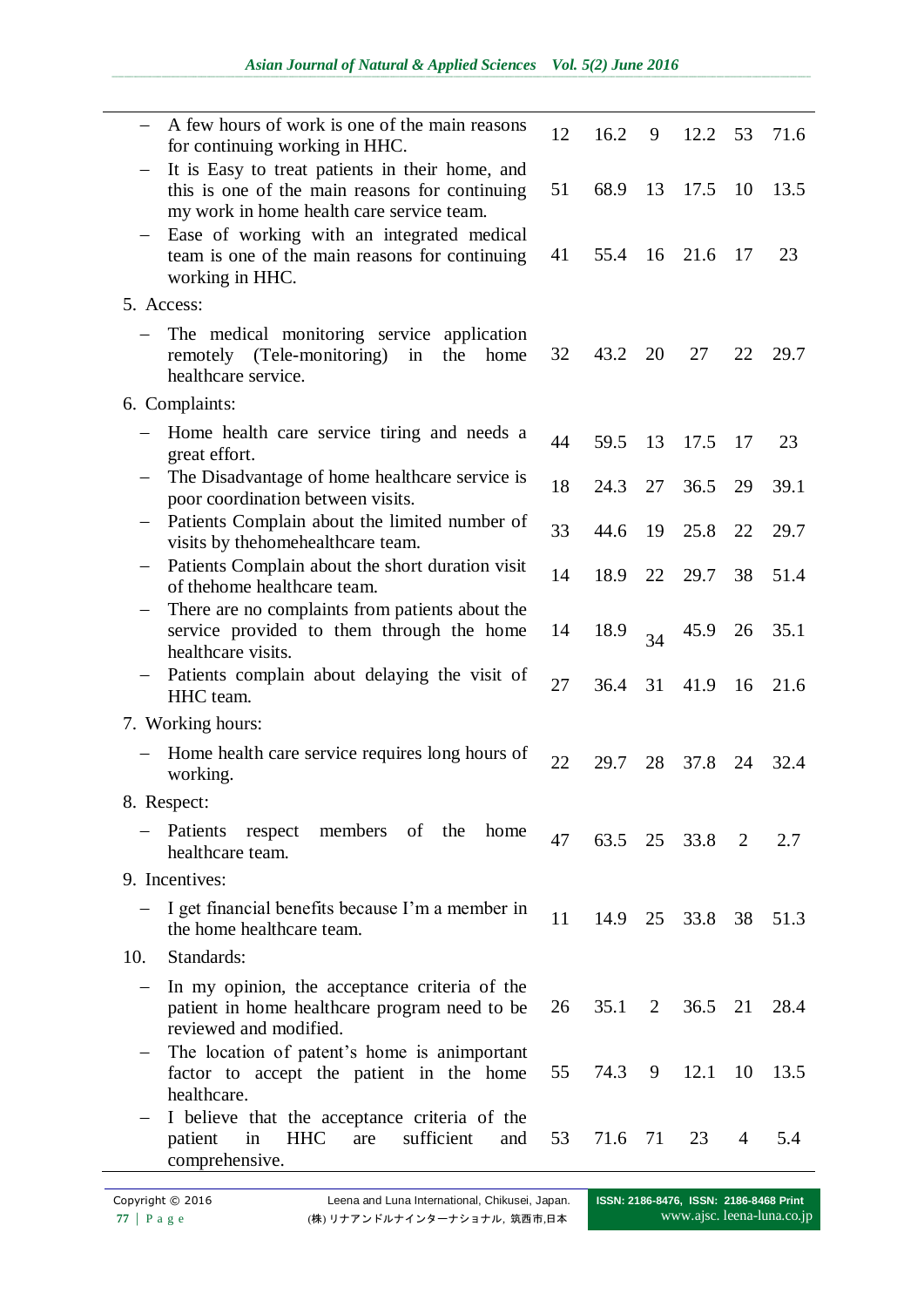#### 11. Effectiveness:

| - Noticeable improvement of patient's condition<br>is a result of the services provided to him by the $64$ 86.5 10 13.5 0 |  |                  |  |
|---------------------------------------------------------------------------------------------------------------------------|--|------------------|--|
| home health careservice.<br>- HHC team observed new health problems<br>during visits home healthcare.                     |  | 66 89.2 8 10.8 0 |  |

### **DISCUSSION**

Home healthcare services are expanding in Saudi Arabia at a rapid pace in order to meet the need of growing population of older adult and those with chronic illnesses. HHC is a wide range of health care services that can be given in home for an illness or an injury, the quality of this service is various from hospital to another This research is looking at the quality of home healthcare service in Riyadh /Saudi Arabia.

The HHC members agree that they miss some home visits because of a lack of transportation, a lack of integration between the team members, poor organization, and others reasons. (75.7%) of HHC members agree that their patients are satisfied with the service, previous study Madinah, Saudi Arabia showed that (90%) of patients and caregivers expressed a high or very high level of satisfaction with home respiratory therapy services provided through home medical program Center(Alhelali, McNabb, & Memish, 2016). On the other hand, HHC members agree that their patients have some complaints like the limited and short duration visits and about two third acknowledge patients respect them.

The findings suggest to involve telemonitoring into the HHC services, it is shown that (43.2%) of home healthcare providers agreed that the service allowed them to visualize the patient's life. likewise, The researchers (Carlisle, Warren, Scuffham, & Cheffins, 2012) reported that the patient with poorly controlled type 2 diabetes and their health practitioner have a high level of satisfaction and positive health and social outcome as a result of being used in telehealthcare. The Tele-Monitoring System has many advantages that improve HHC services such as enhance self-management, determine and understand patient's conditions, medical compliance, perceived support and security and less stressful for the family, and increase quality, safety and effectiveness and efficacy of the service (Madigan et al., 2013).

Findings showed that (86.1%) of HHC teams agree that noticeable improvement of patients' condition as a result of the service provided to them by HHC and (89.2%) observed new health problems during their HHC visits. This finding goes along with the previous study that demonstrated HHC intervention can minimize the percentage of hospitalization and cause significant improvements for home health care patients (Peter W Shaughnessy et al., 2002).

# **MANAGERIAL IMPLICATION**

The implication of these findings is that the hospitals management and the policy makers should ensure HHC services structure and process are aimed to provide a high-quality care, managers have a legal and moral obligation to ensure a high quality of patient care and to seek to improve care (Madigan et al., 2013). It is clear from the study that the HHC members face some difficulties which resulting in missing some visits, managers and leaders should work on solving these barriers and assess if available resources are adequate for HHC organization and delivery of the service more specifically, ensuring availability of transportation for HHC visits and telemonitoring system, and provide adequate training and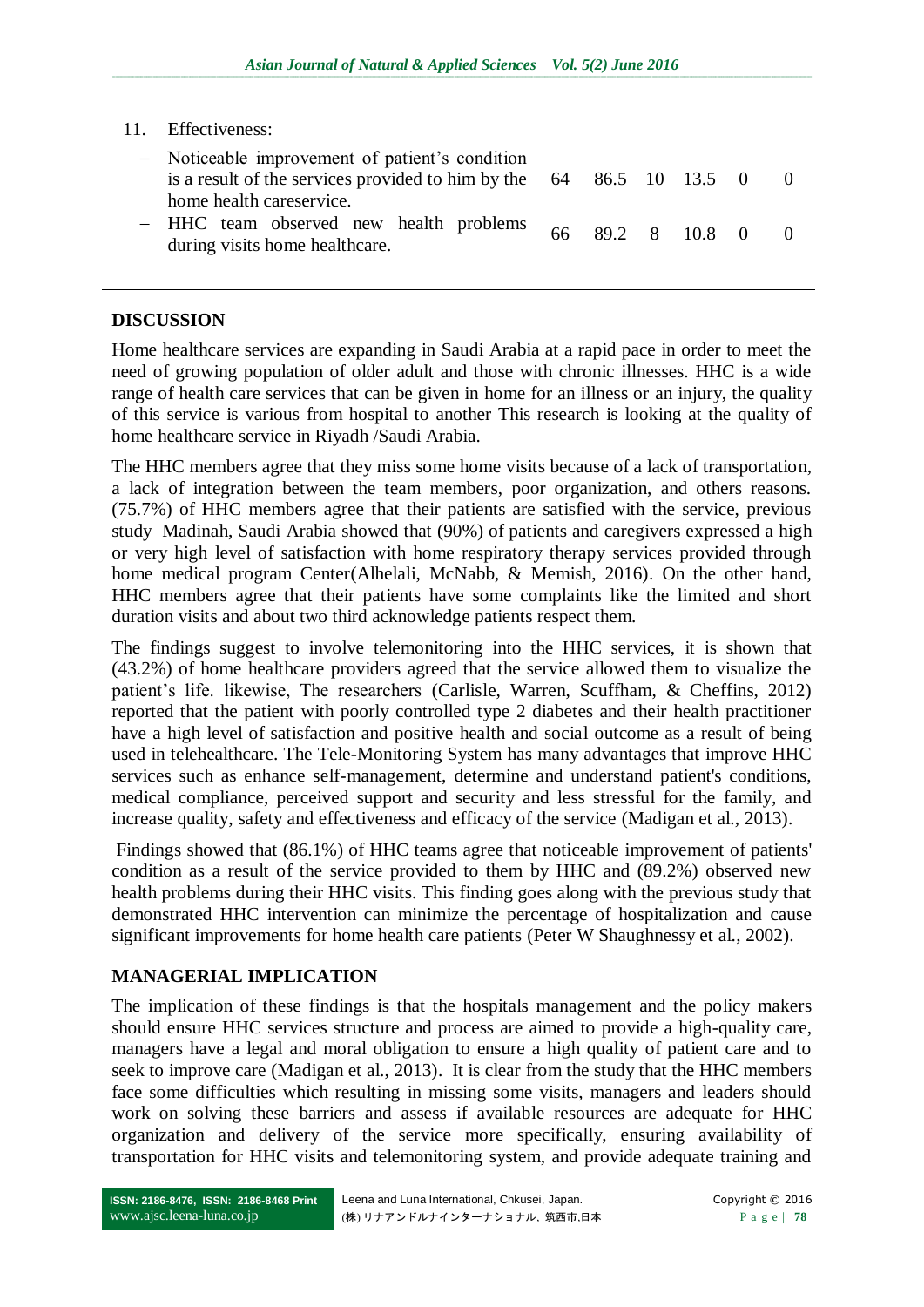workshops for HHC team furthermore ensuring the availability of clear job description and pre-identified roles for each member of home health care team.

Many studies proved that satisfied employees tend to be more productive, creative and committed to their employers(Alshallah, 2004; Benson & Dundis, 2003;Byrne, 2006). Managers are in a position to enhance job satisfaction of HHC members and should give a great attention to their employee empowerment, managers may motivate HHC members by offering incentives, ensuring the working hours are adequate, effectively communicate with them, and role clarity.

# **STUDY LIMITATION**

There are limitations in the study. First, the study only measures the perception of home health care practitioners of the quality of care provided in only five hospitals in Riyadh, there is a need for future studies to measure the actual care delivered.

Second, regarding hospitals permission Letters to conduct the study, there was a delay of some hospitals' response, various hospital systems and the loss of letters, therefore, this research has done in four months (second semester of the school year 1435-1436H/ 2015) in King Saud University, Riyadh, Saudi Arabia. So, the time wasn't enough.

## **CONCLUSIONS**

Most of HHC members are satisfied with their service and their performance because they see a noticeable improvement in their patients' conditions. Still, HHC service needs some improvement to reach a high-quality service and this can be done by increasing satisfaction rate among patients and their families, and among health care professionals, establishing a training program for health care professionals before they start in HHC services that enhance their knowledge and teach them the necessary skills, provision of financial bonuses, modifying the patient acceptance Criteria, investigating weakness points and solving it, enhance effectiveness of HHC services and establishing a Tele-Monitoring System.

### **AKNOEWLEDGEMENT**

This work was supported/funded by the Research Center, College of Applied Medical Sciencesand the Deanship of Scientific Research at King Saud University for funding this research.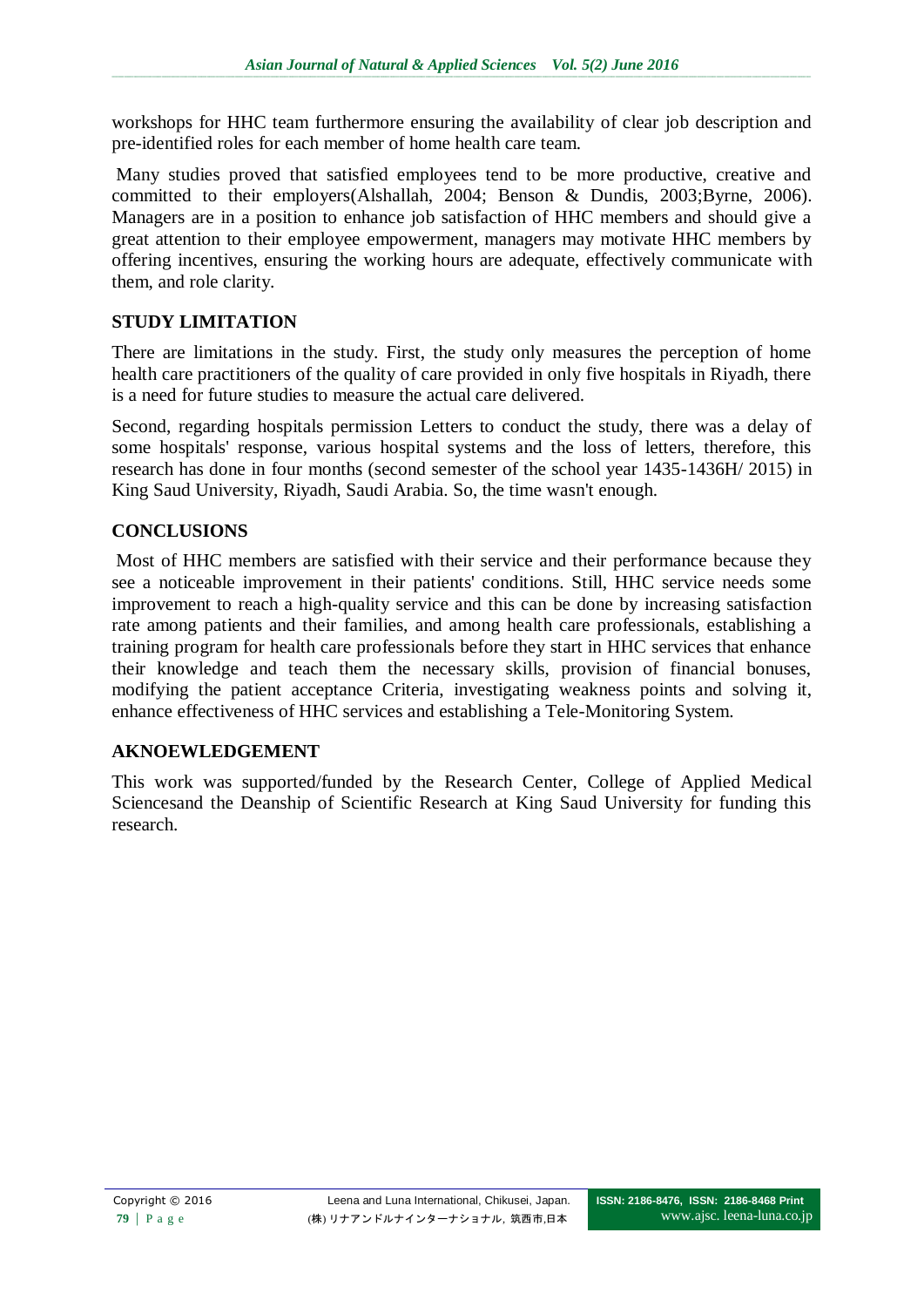### **REFERENCES**

- [1]. Alhelali, R. A., McNabb, S. J. N., & Memish, Z. A. (2016). Evaluation of home respiratory therapy delivered to patients in the Ministry of Health's Home Medical Program (HMP) and administered through the Madinah HMP Center, Kingdom of Saudi Arabia, 2013. *Journal of Epidemiology and Global Health*, *6*(1), 19–27.
- [2]. Al-Modeer, M. A., Hassanien, N. S., & Jabloun, C. M. (2013). Profile of morbidity among elderly at home health care service in Southern Saudi Arabia. *Journal of Family & Community Medicine*, *20*(1), 53–7. http://doi.org/10.4103/2230- 8229.108187
- [3]. Alshallah, S. (2004). Job satisfaction and motivation: how do we inspire employees? *Radiology Management*, *26*(2), 47–51.
- [4]. American Medical Association. (2007). *Medical Management of Home Care Patient: Guidelines for Physicians* (third).
- [5]. Benson, S. G., & Dundis, S. P. (2003). Understanding and motivating health care employees: integrating Maslow's hierarchy of needs, training and technology. *Journal of Nursing Management*, *11*(5), 315–20.
- [6]. Byrne, M. (2006). The implications of Herzberg's "motivation-hygiene" theory for management in the Irish health sector. *The Health Care Manager*, *25*(1), 4–11.
- [7]. Carlisle, K., Warren, R., Scuffham, P., & Cheffins, T. (2012). Randomised controlled trial of an in-home monitoring intervention to improve health outcomes for type 2 diabetes: study protocol. *Studies in Health Technology and Informatics*, *182*, 43–51.
- [8]. Centers for Disease Control and Prevention. (2015). NHHCS National Home Health Aide Survey. Retrieved March 5, 2016, from http://www.cdc.gov/nchs/nhhas.htm
- [9]. Charness, N. (2010). *The Role of Human Factors in Home Health Care*. Washington, D.C.: National Academies Press. http://doi.org/10.17226/12927
- [10]. Ellenbecker, C. H., Samia, L., Cushman, M. J., & Alster, K. (2008). *Patient Safety and Quality in Home Health Care*. USA: Agency for Healthcare Research and Quality (US).
- [11]. Goodridge, D., Hawranik, P., Duncan, V., & Turner, H. (2012). Socioeconomic disparities in home health care service access and utilization: a scoping review. *International Journal of Nursing Studies*, *49*(10), 1310–9.
- [12]. Gray, A., & Ezzat, A. (1997). Palliative care for patients with advanced cancer. *Journal of Family & Community Medicine*, *4*(2), 41–6.
- [13]. Griffin, D. and G. P. (2009). *Outside the Hospital; The Delivery of Health Cre in Non-Hospital Settings*. the United States of America: Jones and Bartlett.
- [14]. Hughes, R. G. (2008). Patient Safety and Quality. Agency for Healthcare Research and Quality (US).
- [15]. Institute of Medicine. (2011). Crossing The Quality Chasm: A New Health Syatem for The 21st Century. Retrieved February 23, 2016, from https://iom.nationalacademies.org/~/media/Files/Report Files/2001/Crossing-the-Quality-Chasm/Quality Chasm 2001 report brief.pdf
- [16]. Madigan, E., Schmotzer, B. J., Struk, C. J., DiCarlo, C. M., Kikano, G., Piña, I. L., &